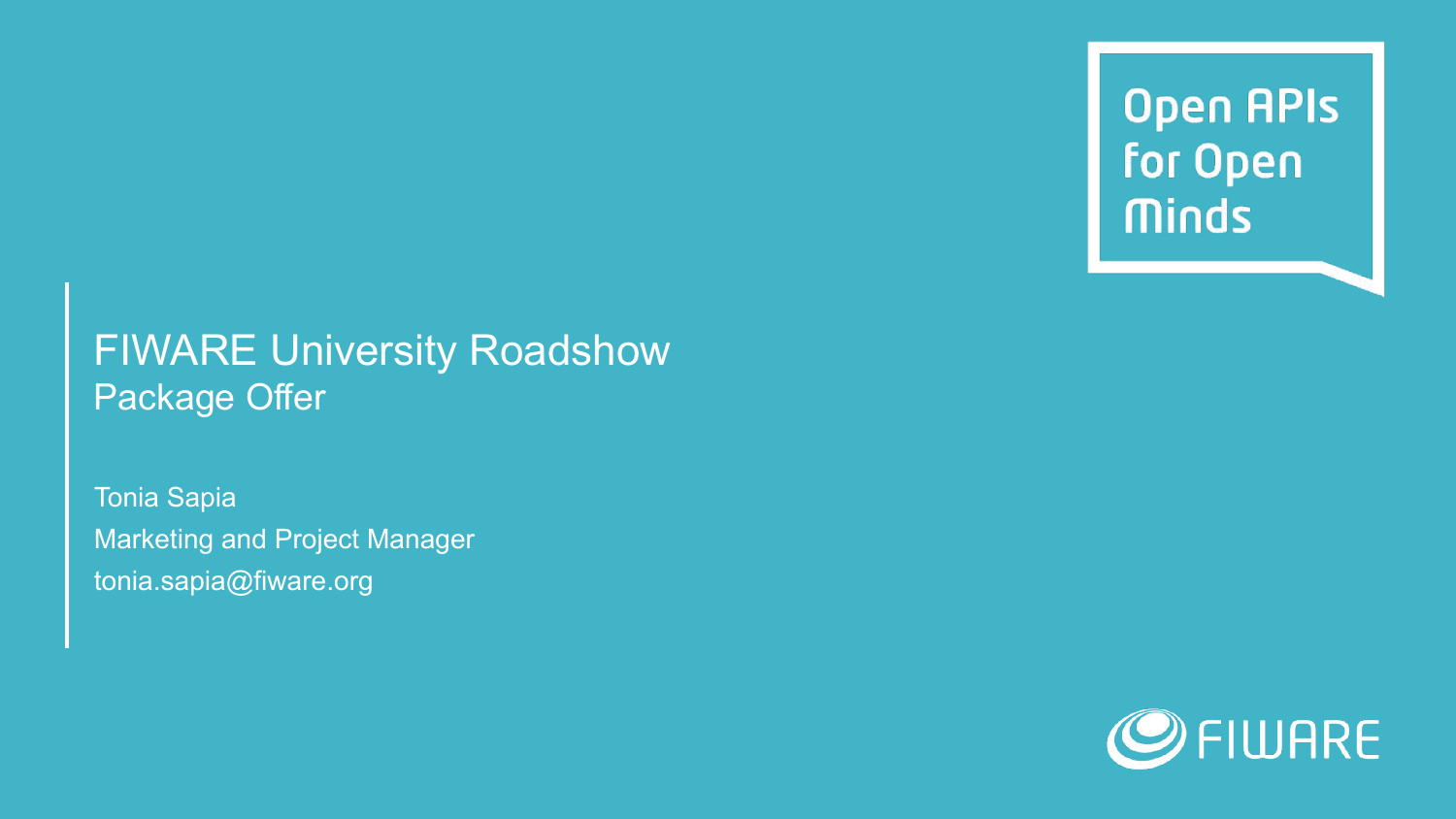## FIWARE University Roadshow **Overview**

[FIWARE University Roadshow i](https://www.fiware.org/2020/02/05/discover-the-program-to-empower-the-next-generation-of-developers/)s a program designed to offer to European Universities (and not only) a package of services to enhance students' skills and knowledge on Open Source technologies and Open Data.

FIWARE's goal is to provide a wide range of learning tools to contribute to the growth of the next generation of Open Source developers and give ideas for use-cases and business opportunities.



**FIWARE University Roadshow The Program** to Empower the Next Generation of Developers!

Are you a professor teaching a Computer Science or Software Engineering class in 2020? Are you running a Lab? Are you looking for new opportunities to motivate your students? Discover the power of Open Source which is driving the digital transformation of the future. Open new doors for your students with Open Source! Plan a special and free course for your class with FIWARE Foundation.

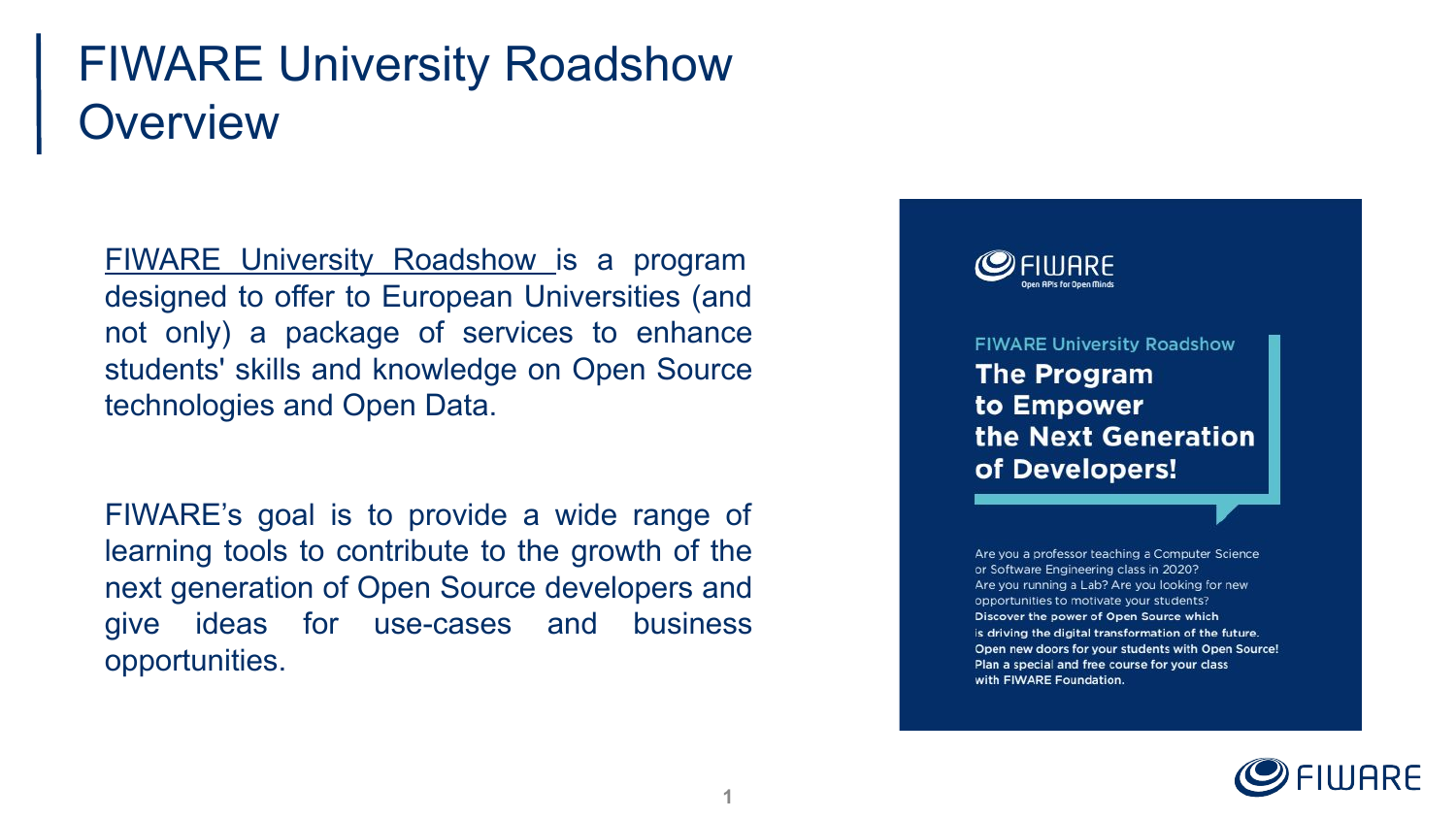# FIWARE University Roadshow **Overview**

For Students, the University Roadshow Program includes beside others:

#### **Classroom Sessions:**

- **Lecture**
- Workshop (if agreed upfront)
- Access to FIWARE's global network, inc. other students, universities, startups…

#### **Access to wider FIWARE services:**

- Internships
- **Thesis support for students**
- Cooperation for Scientific Publication
- **Global promotion of University's program** participation on FIWARE's Website, SoMe, Newsletters, PR, etc.
- **Opportunity to participate in hackathons and** challenges (some challenges are targeted to Universities' students)

For Professors and Lecture holders, the University Roadshow Program includes beside others:

#### **Access to wider FIWARE services:**

- 3 free admission tickets to **FIWARE Global Summit** in Málaga (if FIWARE Lecture(s) are confirmed before June 20, 2020)
- **Professors/Researcher can be part of one of** FIWARE's Mission Support Committees (MSC)
- **Cooperation for Scientific Publications**
- **Worldwide networking with other Universities.**

#### **[Get here](https://drive.google.com/file/d/1sYVPuikuWPsELH_Z0j26o5Ylnvm8n_vW/view) the Roadshow Program Flyer**

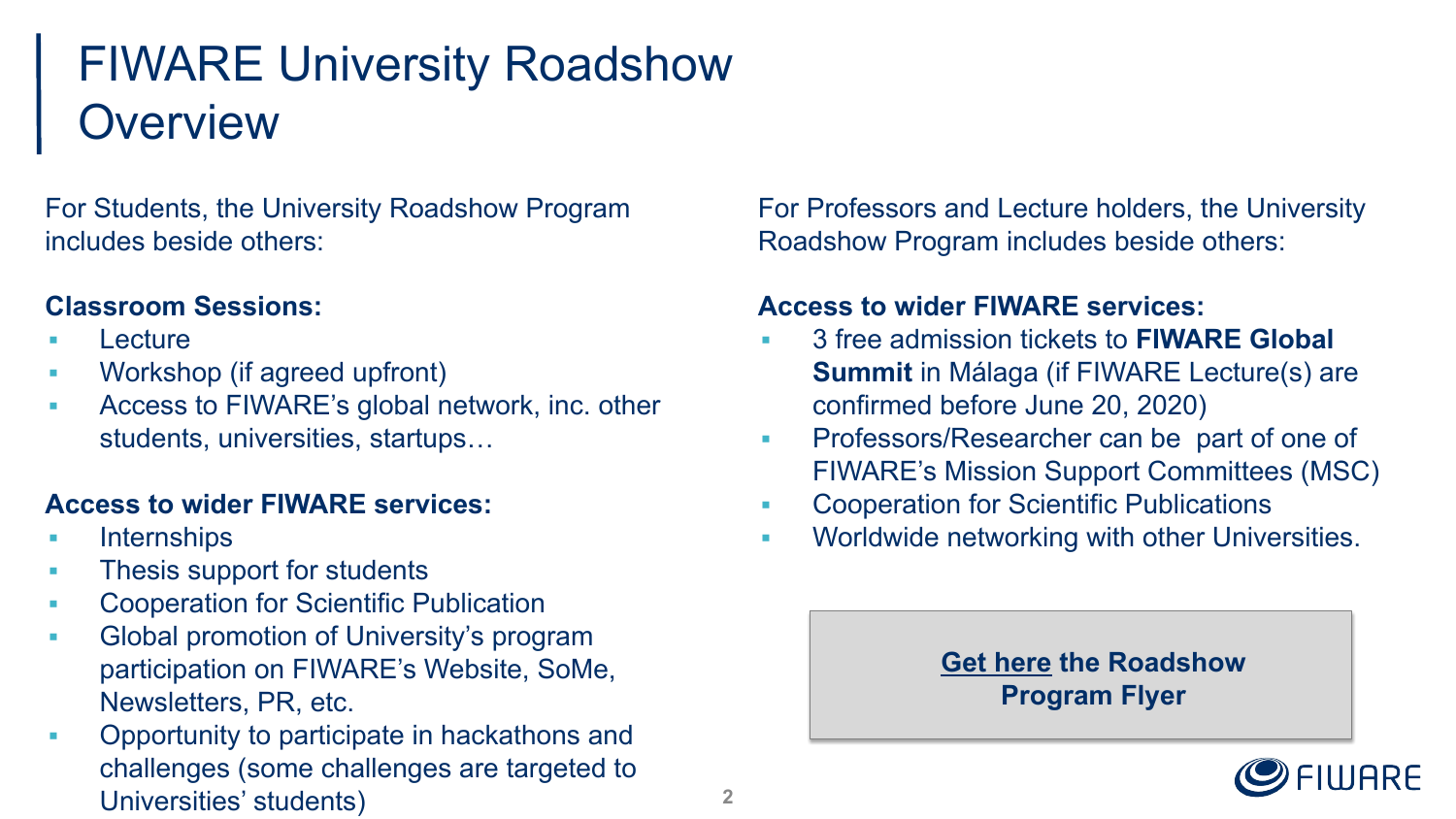## Program Options



FIWARE offers 2 fantastic opportunities to benefit from the extraordinary Roadshow Program:

Option 1 - FIWARE Associate Members Option 2 - Newcomers/Win-Win

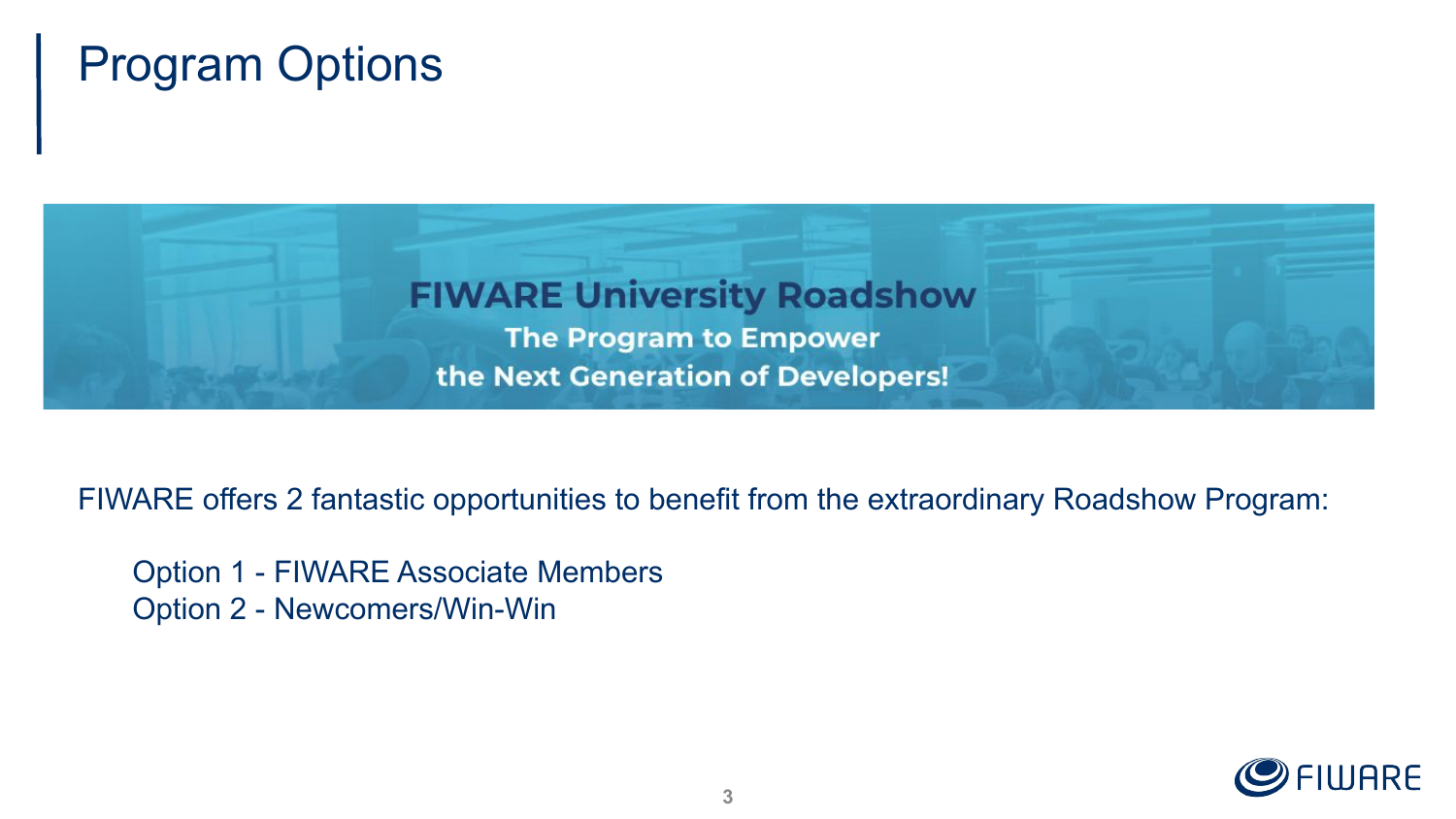# Option 1 – FIWARE "ASSOCIATE MEMBERS"

You are a University? Become a member of FIWARE Foundation (Associate Member).

**Free access to a wide selection of benefits**:

- Info-Sessions
- Internships
- Support to the students for thesis
- 3 free tickets for the FIWARE Global Summit (next editions 2020-2023)
- Professors/Researcher can be part of the MSC
- Cooperation for Scientific Publication
- Worldwide Networking with others Universities
- Global Promotion thanks to the FIWARE's Website, SoMe, Newsletters, PR
- Opportunity to participation in hackathon and challenges (specific challenges targeted to the Universities' student)
- Others...
- + the advantage as Associate Members\*

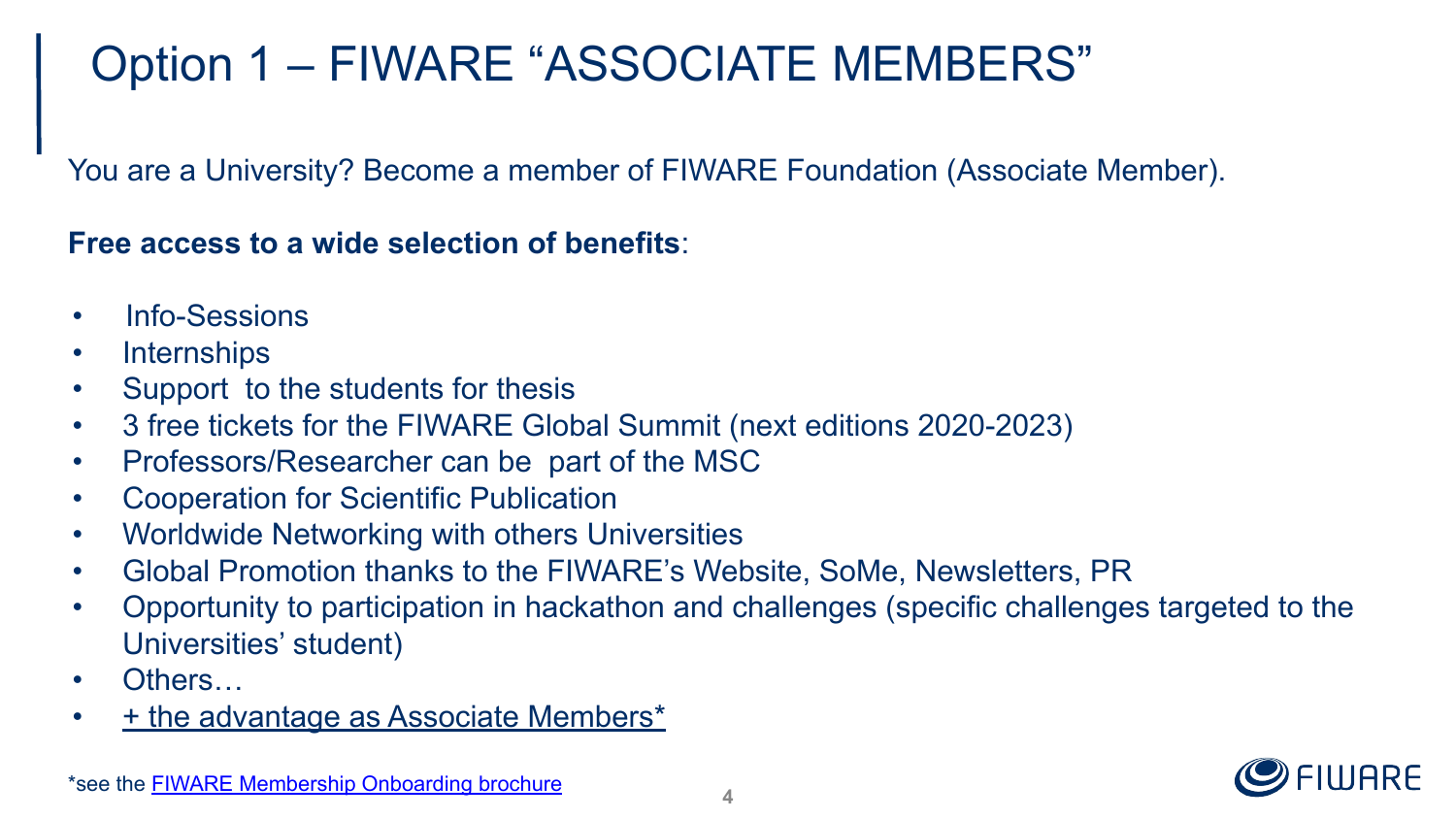# Option 2 – NEWCOMERS/WIN-WIN

#### **This option does not include any payment.**

"Win – Win Agreement" is made between FIWARE Foundation and the University.

Example of win-win agreement:

FIWARE Foundation offer to the University:

- 1 free Info-Session and/or
- 3 months of internship for 1 student in FIWARE Foundation, Berlin (headquarters).
- Support for thesis writing for chapters around FIWARE.

The University offers to FIWARE Foundation:

- Publications about FIWARE for 2 years (2020-2021) in scientific journals and/or
- Active participation of at least 2 professors of the same university to the next FIWARE Global Summit (from 2020 till 2022, admission tickets offered by FIWARE).
- Use of university logo in all print and digital channels.